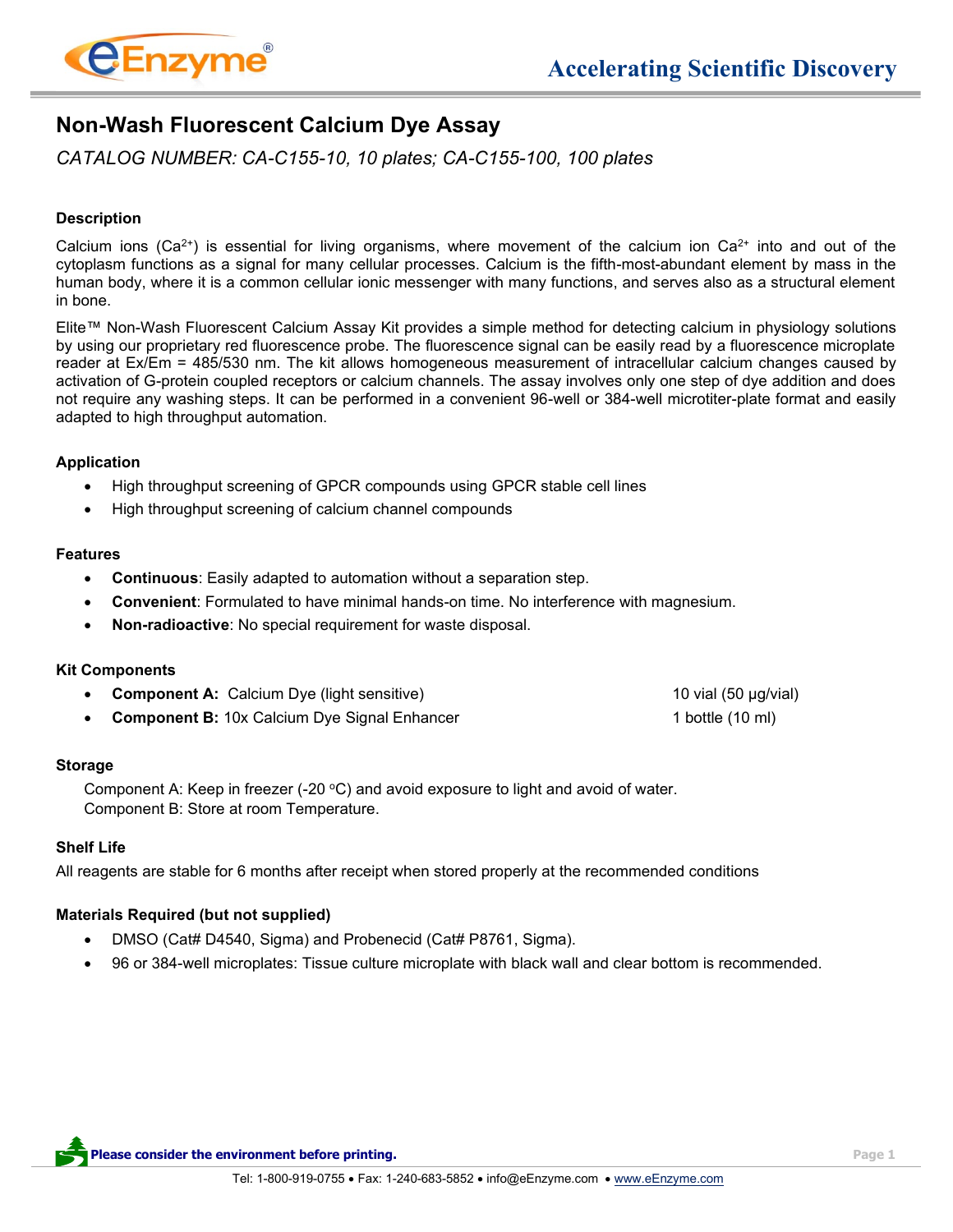

# **Assay Protocol for 96-Well/or 384-Well Plate**

### *Thaw all the kit components to room temperature before starting the experiment.*

### **1. Prepare the cell culture plate:**

- 1.1 Seed 80 µl of cell suspension into each well of a 96-well plate or 20 µl of cell suspension into each well of a 384-well plate.
- 1.2 Grow the cells overnight in a  $CO<sub>2</sub>$  incubator

### **2. Prepare assay buffers**:

On the 2nd day:

2.1 Prepare Buffer A (1X HBSS with 20 mM HEPES):

10 ml of 1M HEPES, pH 7.3 + 490 ml of 1X HBSS.

2.2 Prepare 1 ml of 500 mM Probenecid.

Dissolve 142 mg of Probenecid in 1 ml of 1N NaOH.

2.3 Prepare calcium dye stock solution.

Add 8 µl of DMSO into the vial (**Component A**) containing 50 µg of calcium dye.

### 2.4 Prepare **2X Dye Loading Buffer** (1 plate).

Add 0.8 ml of 10X Calcium Dye Signal Enhancer (**Component B**) into 7.2 ml of Buffer A.

Add 80 µl of 500 mM Probenecid.

Add  $8 \mu$  of calcium dye stock solution. Mix well by vortexing.

### **3. Assay procedure:**

- 3.1 Take the cell plate out from the incubator.
- 3.2 Add same volume of **2X Dye Loading Buffer** into each well, 80 µl to a 96-well plate or 20 µl to a 384-well plate.
- 3.3 Incubate at 37 $\degree$ C incubator for 1 hr.
- 3.4 Take the cells out of the incubator and leave at room temp (in the dark) for 30 min.
- 3.5 Put the plate into the instrument for assay

For assays performed on a FlexStation (MDS), use the following wavelength parameters. Excitation: 485 nm; Emission: 530 nm; Cutoff 515 nm

*Note.* Dispense speed and height for compound additions need to be optimized for each instrument.

# **Molecular Device's FLIPR and Hamamatsu's FDSS can also be used for the assay.**

**Please consider the environment before printing. Page 2**